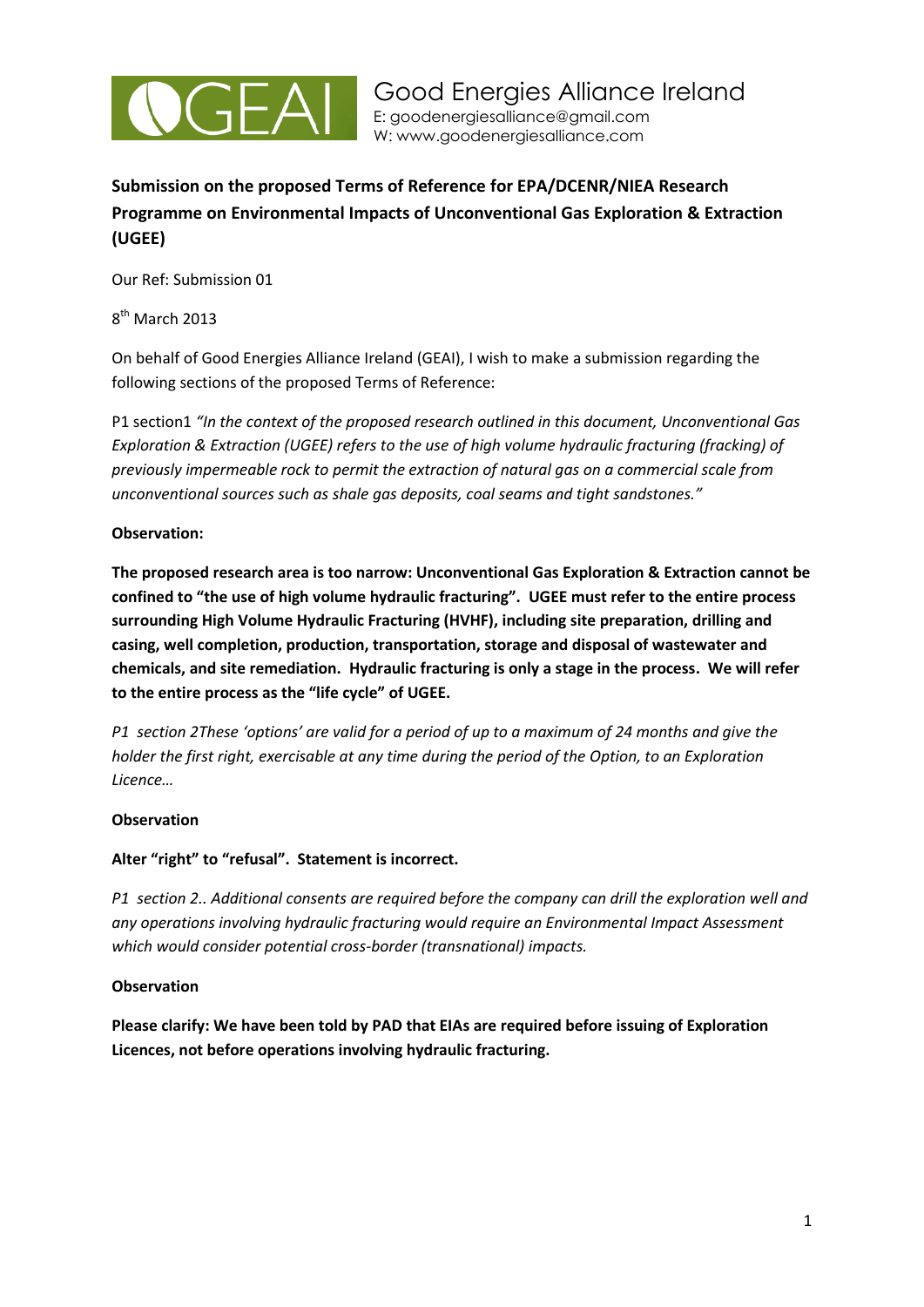

*P2 section 3*

*Further research is required to fully understand the potential impacts on the environment from the use of this technology. The key questions this research needs to answer are: 1) Can this technology be used whilst also fully protecting the environment and human health? If the answer is yes, then: 2) What is best environmental practice in using the technology?*

### **Observation**

**This is the key to the proposed study and it is flawed. Questions that need to be asked are:**

**The Aberdeen study was a short desk study and did not claim to be a comprehensive overview of the environmental aspects of fracking. Indeed, some of its conclusions were based on a report that has since been discredited<sup>i</sup> . It had a narrow focus on technology and did not consider the wider aspects of fracking such as the cumulative effects of this industry on an area, on its population and the social and economic impacts.** 

**There is no reason why this further study should be similarly focussed almost entirely on technology and have technology named in the key research question. We recommend that the key question be changed to:**

*Can Unconventional Gas Exploration and Extraction proceed through its life cycle whilst also fully protecting the environment and human health?*

**We also recommend deleting the second question – it pre-empts the answer to the first question which is by no means a given. In addition, there is no "best environmental practice" in some of the stages involved in the life cycle of UGEE. The industry is too young and unregulated.**

## **P2 S3**

*The question of whether the existing EU environmental regulatory framework is adequate for proper control of unconventional fossil fuels projects is also important.*

#### **Observation**

**Important EU studies are being carried out at present by both Parliament and Commission. They**  are expected to be published in 2014/2015. Previous studies confirm gaps in EU regulations<sup>i', ii</sup>. **Agree that it is important to consider the existing EU environmental regulatory framework. Delay of completion of this report until these reports are published and considered is therefore advised, as is consideration of the major EPA US final report on the Impacts of HVHF on Drinking Water, and the new report commissioned on the Health Impacts of HYHF by New Yorkiv**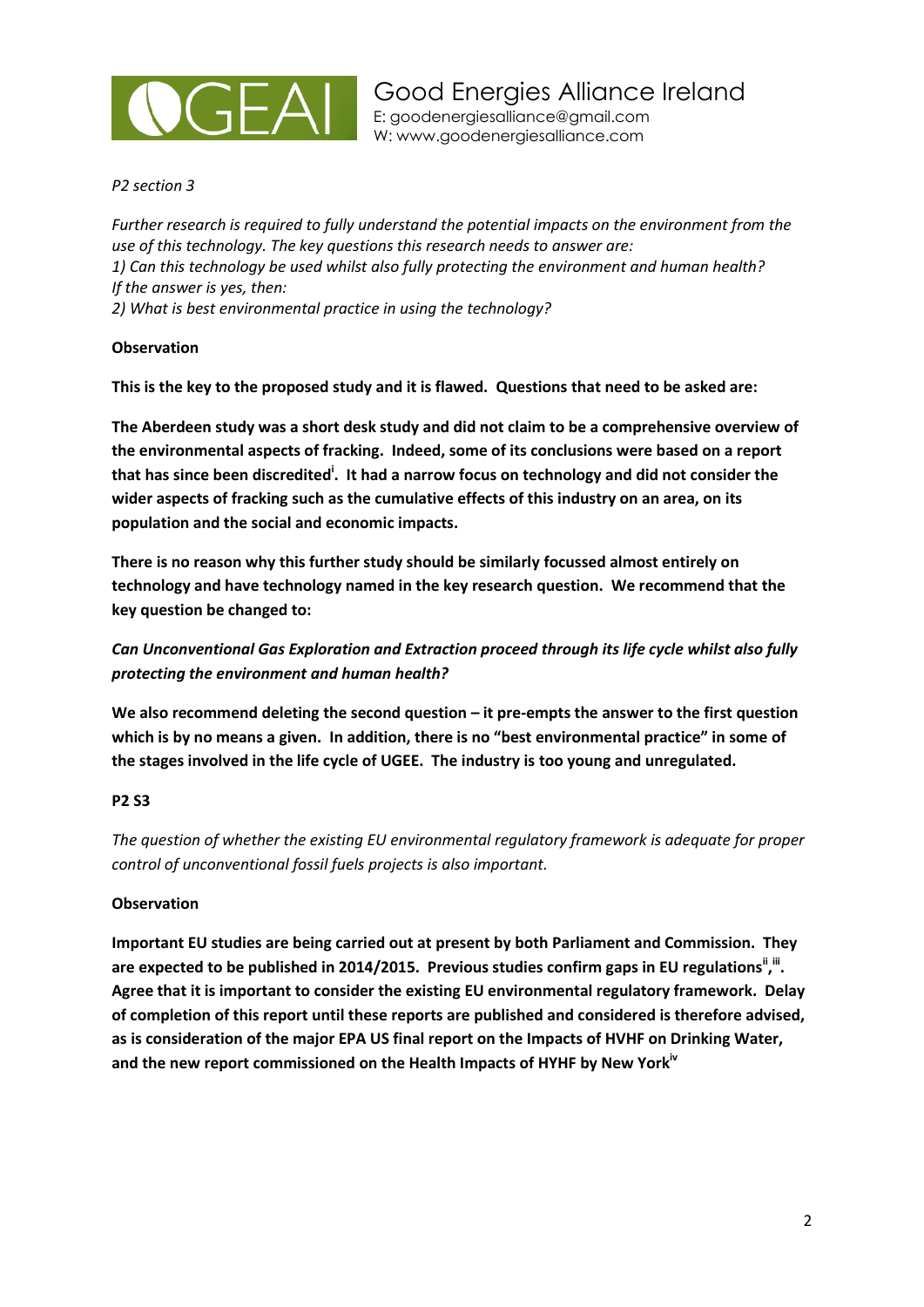

## *P4 Project A1*

*The vulnerability of groundwater resources from both surface and subsurface UGEE activity related (including fracking) potential hazards and pathways.*

**This section is too narrow. Given that the target areas include many lakes, rivers and streams, as well as impermeable soil and high risk of flash flooding, the research issue should include surface water.**

### *P5 Project A-2*

*"A review of historical and modern records of natural seismicity in Ireland. An assessment of the nature and magnitude of induced seismicity associated with hydraulic fracturing operations, with reference to North America and UK…"*

**Looking at the scope of this area of research, it seems to us that this area is only relevant in the context of application for permission for HVHF. We do not accept its relevance in the context of this research study. Such work can be carried out by the companies interested in such applications.**

**Recommendations:**

**1. That these studies should be reduced in scope or omitted altogether.**

#### **P6 Project B**

*This project should comprise a detailed examination of the potential environmental impacts and successful mitigation measures, associated with fracking that have come to the fore worldwide using published reports and other sources.*

**Project B is the core research area in this research study. As such, it should have at least equal importance and resource as Project A. This is not the case.** 

**Many international studies have focussed on hydraulic fracturing to the exclusion of the other stages of UGEE. This has been recently criticised by Professsor Ingraffea, a renowned opponent of and expert on fracking. "People don't think of everything that happens before and after (hydraulic fracturing). That's much more risky to human health and the environment." The proposed Terms of Reference make the same mistake.**

**In addition, the research areas proposed do not address the very real concerns of the citizens faced with the introduction to Ireland of an industry that is young, not researched adequately and is impacting on human and animal health as well as the environment and on climate change. The following is an extract from a Policy document by the American Public Health Association:**

**"HVHF poses potential risks to public health and the environment, including groundwater and surface water contamination, climate change, air pollution, and worker health. HVHF in many**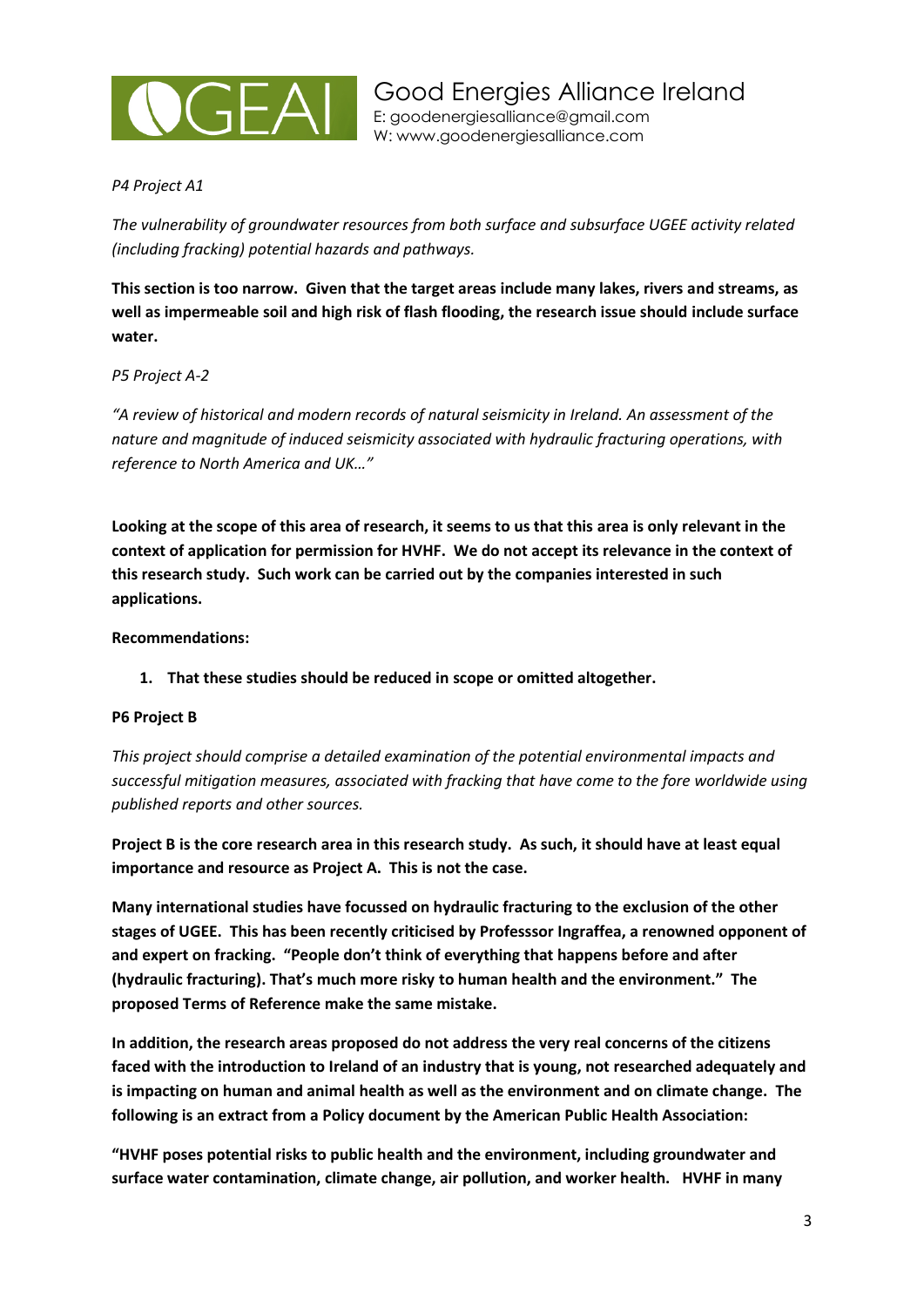

**parts of the country represents a new industrial, environmental, and land use development pattern with significant potential for impacts on public health. The public health perspective has been inadequately represented in policy processes related to HVHF. Policies that anticipate potential public health threats, require greater transparency, use a precautionary approach in the face of uncertainty, and provide for monitoring and adaptation as understanding of risks increases may significantly reduce the negative public health impacts of this approach to natural gas extraction." v**

**Dr Eilish Cleary, Chief Medical Officer, New Brunswick, said in a recent reportvi. "Some of the key information gaps identified during this review include a lack of standard methods for preventing and mitigating social impacts, a lack of health status studies before and during gas development, and a lack of systematic health impact assessments. Information needed to assess toxicity risks may also be lacking, such as the toxicological characteristics of industry products and wastes, and accurate exposure data is usually not available. There is also a lack of knowledge about the extent, locations and rate of development which makes it very difficult to forecast local effects of specific projects and to assess the potential for cumulative effects over time."**

### **Her recommendations include:**

- *The Province should develop and implement methods to link health status information to environmental monitoring data and socioeconomic status data.*
- *The Province should implement a requirement for submitting a Health Impact Assessment (HIA), prepared according to the specifications of Department of Health (DH), as part of the standard Project Registration process managed by Department of Environment and Local Government*
- *The Province should undertake a Strategic Health Impact Assessment (Strategic HIA) to estimate the long-term cumulative health and social benefits and costs.*

#### **Recommendations:**

- **1. That a Health Impact Assessment of the cumulative effects of the whole process of UGEE should be included in the Research Study. The scenario planned by Tamboran for the commercial development stage of UGEE in Fermanagh/Leitrim has been published and is freely available. It includes 120 7-acre pads, 3,000 wells and 100,000 acres impacted. Given this data, it is possible to carry out a Health Impact Assessment on this development that would include the three pillars of Public Health – Physical, Social and Economic environments.**
- **2. That a senior official from the Department of Health be included in the Steering Committee specifically to coordinate the implementation of a Health Impact Assessment.**
- **3. That the Health Impact Assessment be considered as a separate research project, to be completed within the timeframe of the entire study, i.e. 20 months.**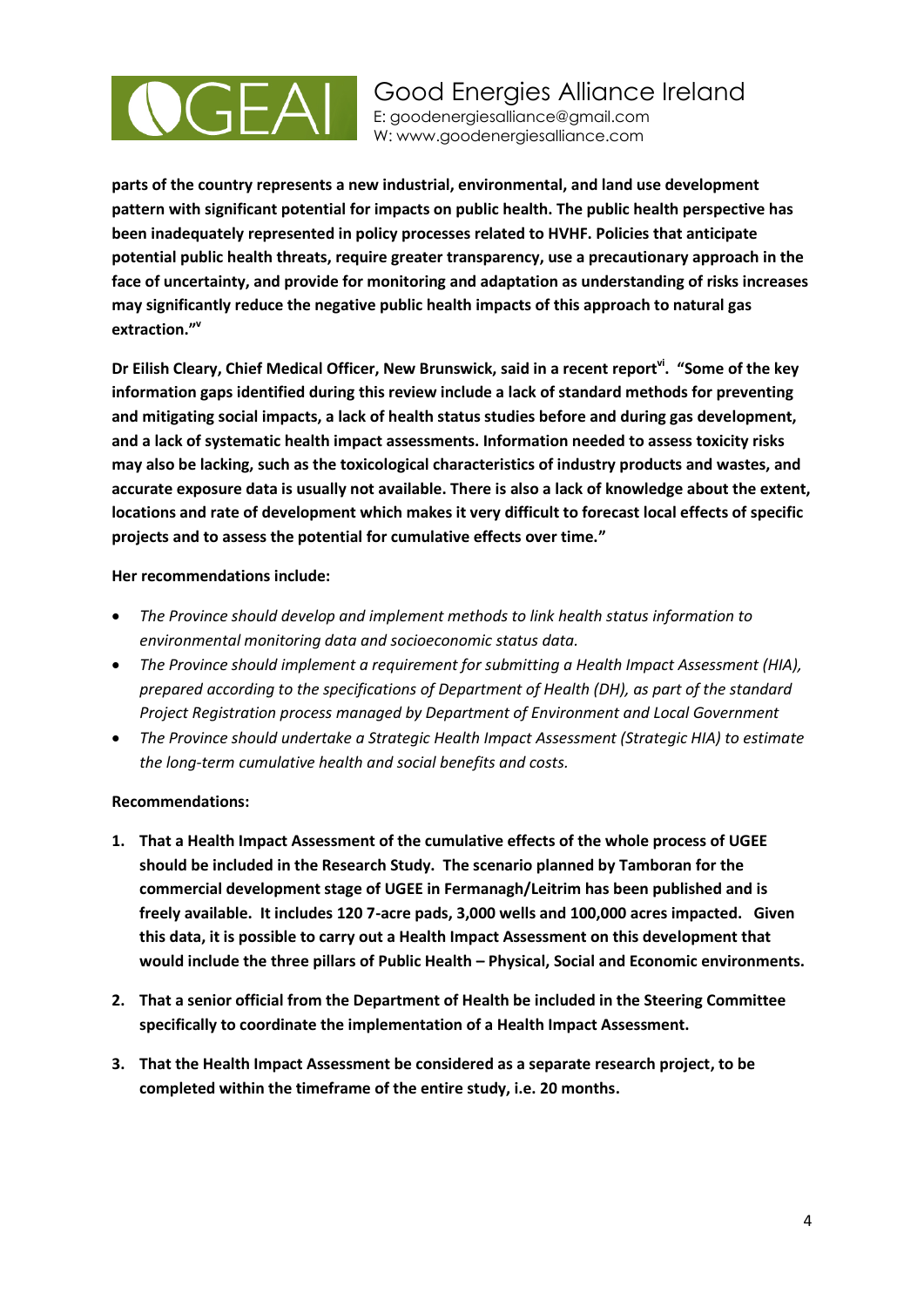

## *P7 Project C.2*

*"This work package should examine the best practice in relation to UGEE operations including but not limited to: water resources management, risk management/minimisation and treatment, avoidance or mitigation of detrimental seismic events, use of chemicals, well-head construction, residuals management and air emissions management."*

**Again too narrow. All references to best practice must specify the inclusion of all stages in the life cycle of UGEE.**

**The reference to human health is buried in the middle of a sentence (described as "inter alia") and should form the central focus of this study.** 

### *P8 Section 6*

*Projects B and C are planned to take 9 months until final report.*

**The work planned for this research programme is skewed in favour of the physical sciences, in particular geology and seismology, rather than other vital environmental impacts of UGEE. Reading the proposed Terms of Reference, it appears that the Petroleum Affairs Division and the Geological Survey mainly influenced the content. Accordingly, the study lacks balance and, as written, would not satisfy the criterion of a "comprehensive study" of UGEE.**

**In particular, the focus of the study on hydraulic fracturing rather than the life cycle of UGEE indicates a lack of understanding of the intensive industrialisation of large areas of land resulting from this industry; the impacts on land, air and water; the impact on communities, cultural heritage, and human and animal health.**

**In addition, a comprehensive study of the effects of UGEE should include an independent study of its impacts on employment and on existing industries such as agriculture and tourism.**

#### **Recommendations**

- **1. Widen the Terms of Reference to include the Life Cycle of UGEE**
- **2. Include Health Impact Assessment to include the cumulative impact of commercial development of shale gas as in the Tamboran scenario for Fermanagh/Leitrim**
- **3. Divide the resources more evenly in favour of a more comprehensive study of environmental impacts, which should need more resources and time.**
- **4. Do not publish final reports before the important reports being developed by US EPA and the EU Commission are published. The Irish report should be informed by them.**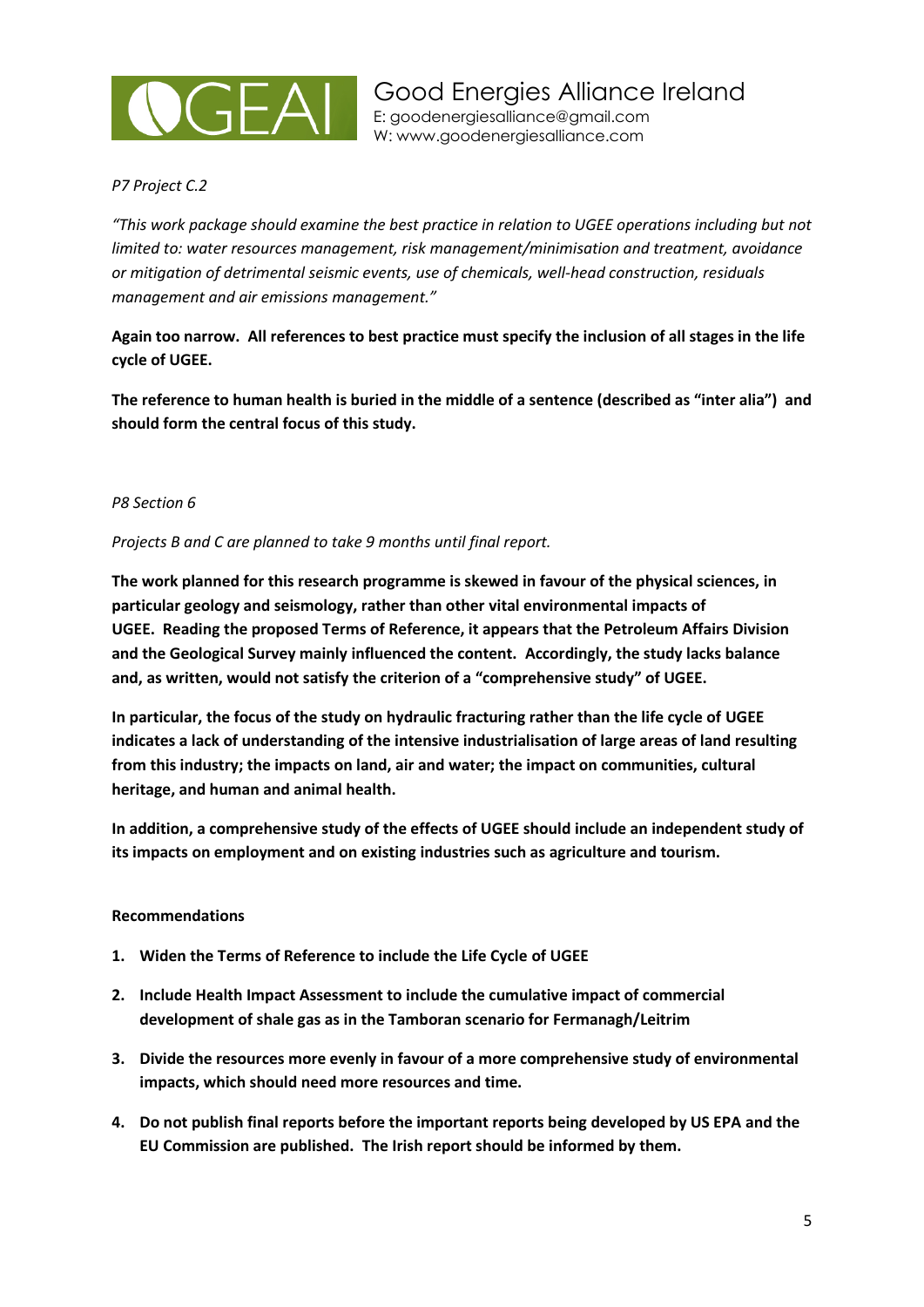

**5. Commission a separate report on the study of the impact of UGEE on employment and on existing industries such as agriculture and tourism.**

#### **Finally, there are a number of questions that GEAI would like to put to the EPA:**

- How will the EPA respond to submissions?
- Will groups and individuals who make submissions get an opportunity to discuss their submissions with the EPA (as was given during the CER public consultation)?
- How will the EPA communicate with the public regarding their response to submissions?
- Will the public have an opportunity to comment on this report before it is published?
- Will this report undergo peer review?
- How frequently will EPA update the public on the progress of the research?
- How will the results of this study be used?

#### **Terms of Reference**

- How has EPA engaged stakeholders as the Terms of Reference have been developed?
- What is the status of EPA's work?
- What topics fall outside of this study's scope?

#### **Case Studies**

- Why is the EPA doing case studies as part of the overall study?
- How will citizens know if their property is included in the study?
- Will EPA provide a schedule for the work to be done at each of the case study locations?
- What if citizens want to volunteer a site/property for inclusion in the study?
- What will be measured at the case study sites, and what do those measurements tell us?

#### **Quality Assurance Process**

- How will EPA ensure that the study design and the results are not biased in any way?
- Are quality assurance project plans available for all parts of the study?
- What is EPA's review process for QAPPs?
- Will EPA provide its QAPPs for the research study to the public?
- How will EPA ensure unbiased results from the data analysis?